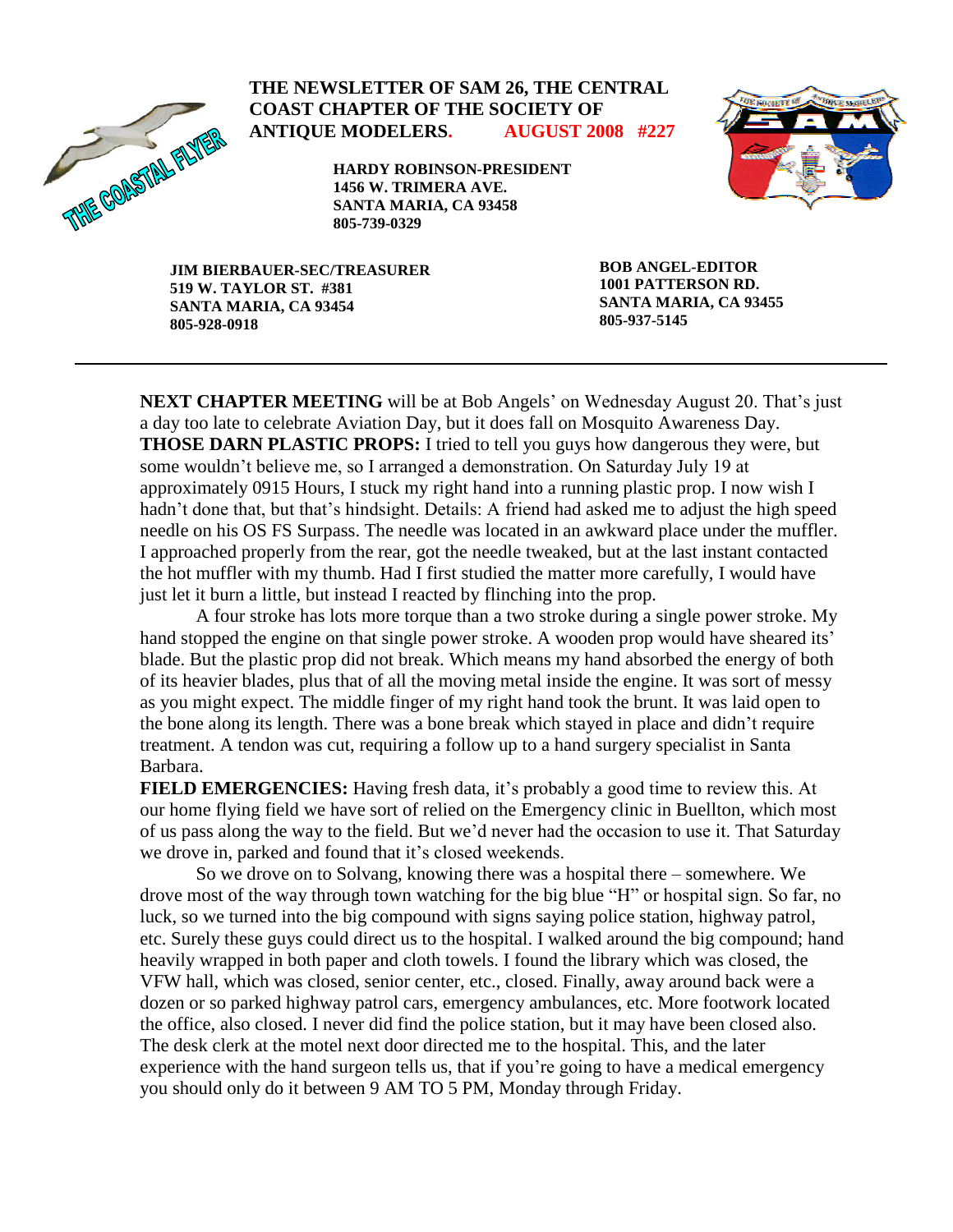**HOSPITAL LOCATION:** Weíve been told to know the location for emergency treatment ahead of time, and we thought we did. Anyway the Solvang/SantaYnez hospital does have a good emergency room which isn't an overcrowded mad house like the one in Santa Maria.<br>There was a competent Doctor on hand who got to HOSPITAL LOCATION: We've been told to know the location for emergency treatment ahead of time, and we thought we did. Anyway the Solvang/SantaYnez hospital does have a good emergency room which isn't an overcrowded mad hou important process of establishing ability to pay. Anyway, for us locals, you drive over and<br>through Solvang on highway 246. As you leave town to the East at the bottom of the hill<br>there's a stoplight at Alamo Pintado Road. through Solvang on highway 246. As you leave town to the East at the bottom of the hill Viborg Rd. Turn right to the hospital about 100 yards away on the right. There are hospital your flight box if youíve never been there. signs, but only beginning at Alamo Pintado Road. You might want to paste or post this in

**STRIPPING SERVO GEARS:** This first story could almost come under the heading of **STRIPPING SERVO GEARS:** This first story could almost come under the heading of **<sup>1</sup>Computer** crash of the month<sup>?</sup>, except the damage cause **STRIPPING SERVO GEARS:** This first story could almost come under the heading of "Computer crash of the month", except the damage caused by the existence of the computer radio didn't involve an actual crash. These two stor chatter.

The reason I knew that the nylon gear sets for the HS-81's were \$4.26, was that I found I needed some the other night. My JR Programmable radio defaults to S-PCM modulation, and I was setting up a new model. When I turned the FM receiver on, the elevator servo went full tilt and immediately stripped the gears. Wondering what happened; I checked the transmitter and remembered that I had not put the transmitter on PPM for the little Castle Berg receiver. ~~ARRRRGH!!! Tommy Gray

And Jack Hiner reminds those with plain old non-computer radios that you can still reproduce acceptably bad results using a little inventiveness on your part

The Playboy Cabin with the Hitec HS-81 servos had worked great. One day I turned on my Kraft transmitter with a channel 59 module and my Berg channel 59 receiver in the model. Standing next to the model the servos went further than designed stripping the gears. At least I got the frequencies right, but an **AM** transmitter with a **FM** receiver does notwork. Jack Hiner

**SOME QUOTABLE QUOTES:** Maybe on model subjects, maybe not.

Tony Stillman, AMA VP, Radio service man, and radio columnist for RC Report tells us Tony Stillman, AMA VP, Radio service man, and radio columnist f<br>what we suspected: "Tower radios are the same as Futaba." what we suspected: "Tower radios are the same as Futaba."<br>One positive note (?) about ARF's: "When they crash, there's no sweat labor or

One positive note (?) about ARF's: "When they crash, psychological investment to break your heart." psychological investment to break your heart."

psychological investment to break your heart."<br>"I'm having amnesia and déjà vu at the same time. I think I've forgotten this before."

Sticker Shock: In the 1940's a complete Deezil engine cost \$3.95. Today an OS glow plug is \$8 and the little replacement rubber starter cone for a Sullivan quarter scale starter "Sticker Shock: In the *i*<br>plug is \$8 and the little<br>is \$30 MSRP." is \$30 MSRP." is \$30 MSRP."<br>"Most of my tools are so old they say Made in USA."

"A credit card should not be considered as a source of supplemental income".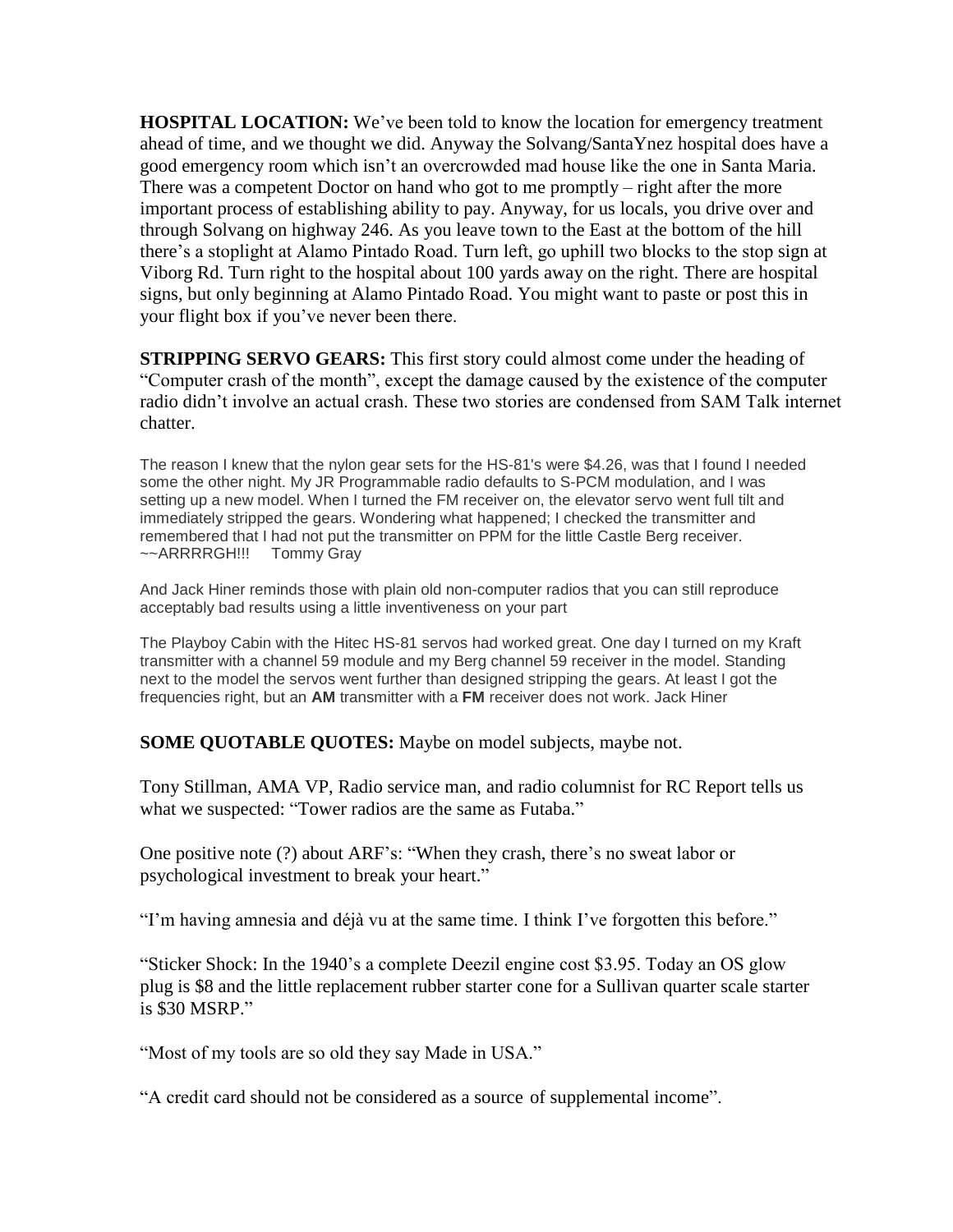

This formal portrait of the hard working SAM 30 Contest Director was taken by Eut This formal portrait of the hard working SAM 30 Contest Director was taken by Eut<br>Tileston at their end of July '08 contest. He's Floyd Higgins, a good old boy with lots of This formal portrait of the hard working SAM 30 Contest Director was taken by Eut<br>Tileston at their end of July '08 contest. He's Floyd Higgins, a good old boy with lots of<br>stories to tell, and known affectionately to some stories to tell, and known affectionately to some simply as "Homer". The only news about this contest I've seen so far is that Sunday was blown out, but that doesn't stop the social activities at Schmidt Ranch.

**CHEMICAL ALLERGIES:** This subject popped up again recently when one fellow **CHEMICAL ALLERGIES:** This subject popped up again recently when one fellow<br>thought CYA fumes might help cause cataracts. Whether or not, you don't want to be **CHEMICAL ALLERGIES:** This subject popped up again recently when one fellow thought CYA fumes might help cause cataracts. Whether or not, you don't want to be breathing the stuff. I don't use the odorless variety of CYA, b thought CYA fumes might help cause cataracts. Whether or not, you don't want to be<br>breathing the stuff. I don't use the odorless variety of CYA, because I don't trust them<br>when they say it's harmless. I want to sniff the s downwind. when they say it's harmless. I want to sniff the stuff just enough to know to get it<br>downwind.<br>There's been little mention of good old common epoxy. But I've definately

noticed some of those sniffly cold like symptoms after using epoxy. So like CYA, I now step outside when using either. And those of you in cold climates, better take the advice about proper ventilation.

**ATOMS ONLY EVENT:** Woody Bartelt (who sells repro Atom 09 engines) is sponsoring an "Atoms Only" event at the 08 SAM champs. It's an add-on special event with \$200 in cash prizes to  $4<sup>th</sup>$  place being offered by Woody.

**BIG BOYS TOYS** in Santa Maria can now test the Futaba 2.4 GHz transmitters.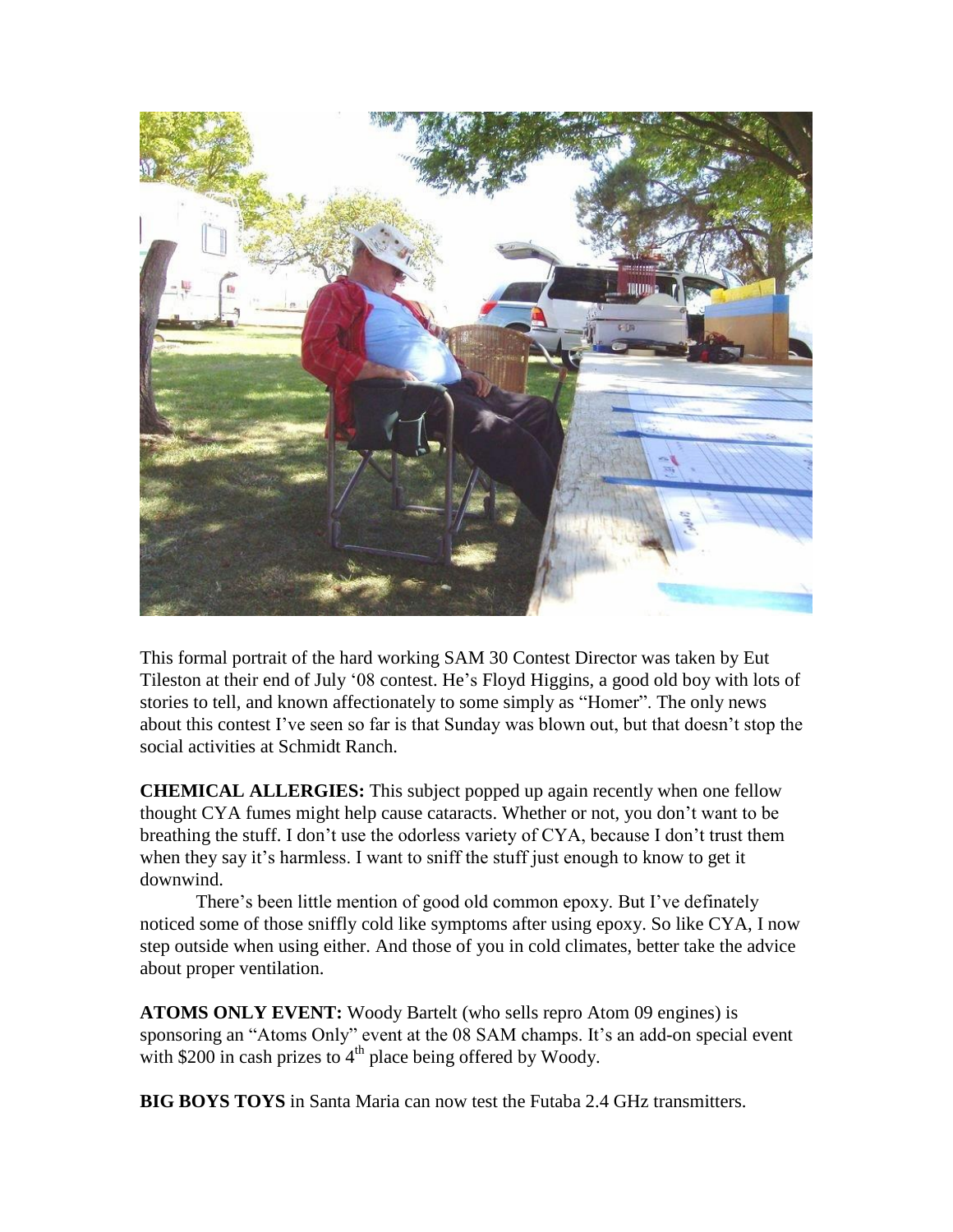**MORE** ON **SPREAD SPECTRUM, GOOD AND BAD.** Let's take the good news first. Dick Fischer waited for other Airtronics users to take the plunge before buying into 2.4GHz. He wanted to let the new technology get checked out thoroughly before buying Dick Fischer waited for other Airtronics users to take the plunge before buying into<br>2.4GHz. He wanted to let the new technology get checked out thoroughly before buying<br>what could be the last transmitter he'd ever need. S 2.4GHz. He wanted to let the new technology get checked out thoroughly before buying what could be the last transmitter he'd ever need. So after a suitable passage of time and reading Ed hamler's test report, he now has a what could be the last transmitter he'd ever need. So after a suitable passage of time and<br>reading Ed hamler's test report, he now has a 2.4 installed in his McCoy 60 powered<br>ship. He'd never been able to fly the ship due just like three other interference cases (Futaba) at our local field the 2.4 radio was the instant cure for the problem.

But Dick also noticed that the "McCoy stutter" which plagues some engines was not present on his first few flights. He feels that lots of folks may be getting some slight interference regularly when using fixed frequency radios. If so, it could be a possible cause of ratty engine runs when the cutoff switch glitches.

**HEAT PROBLEMS** have apparently arisen with Futaba 2.4 units. There have been reports of receiver failures in extreme heat (140 degrees or more). These temperatures can easily build up inside a ship on a hot day. The solutions offered so far are mostly to reports of receiver failures in extreme heat (140 degrees or more). These temperatures<br>can easily build up inside a ship on a hot day. The solutions offered so far are mostly to<br>keep the ship in the shade between flights. can easily build up inside a ship on a hot day. The solutions offered so far are mostly to<br>keep the ship in the shade between flights. Don't mount the RX in or under a transparent<br>canopy where heat is highest. Also it was keep the ship in the shade between flights. Don't mount the RX in or under a transparent<br>canopy where heat is highest. Also it was pointed out that the 2.4 GHz radios don't have<br>crystals and are less prone to vibration fai been customary. Mount it on the narrow edge as opposed to the flat bottom where more crystals and are less prone to vibration failure. So don't wrap the receiver in foam as has<br>been customary. Mount it on the narrow edge as opposed to the flat bottom where more<br>area would be insulated, allowing heat build secure with a plastic strap or velcro mounted to the foam.

I wonder if it was just happenstance that a new ad for Spectrum radios has just appeared saying they have tested one of their receivers to 300 degrees and it worked perfectly other than the plastic case starting to melt at that temperature. Score one for Spectrum. But on the negative side some of the car guys using Spectrum have been running out of range and end uo holding their transmitters high in the air to try and re capture their little cars.

**SHIELDING PROBLEMS** are also inherent in 2.4 GHz, which is the reason for the **SHIELDING PROBLEMS** are also inherent in 2.4 GHz, which is the reason for the redundant antennae and redundant receivers in some radios. We'v been told you can lose **SHIELDING PROBLEMS** are also inherent in 2.4 GHz, which is the reason for the redundant antennae and redundant receivers in some radios. We'v been told you can lose signal when flying behind a tree, or dipping below an ea know why anyone would want to fly behind a tree or below a dirt berm.

The newsletter Editor for the local back and forth Tri-Valley club crashed a factory pre-covered ARF (E-Flite Piper Pawnee) by flying it with a 2.4 after a questionable ground range check. He wondered about the metallic covering and tested a piece of it with an Ohm meter. He found a conduction path of about 11 Ohms per lineal inch between the test probes on the inside of the covering. He says beware of any metallic looking or shiney film covering. Also, I suppose you could testit as he did but BEFORE applying or using it. You could also heed the range check.

Finally, keep your batteries charged as with any radio, and always turn your Spektrum transmitter on first and off last to be sure the receiver is not on alone to possibly try to <sup>a</sup> good radio, itís just that some precautions are in order.bind with another operating transmitter. All this is not to imply the Spektrum radio is not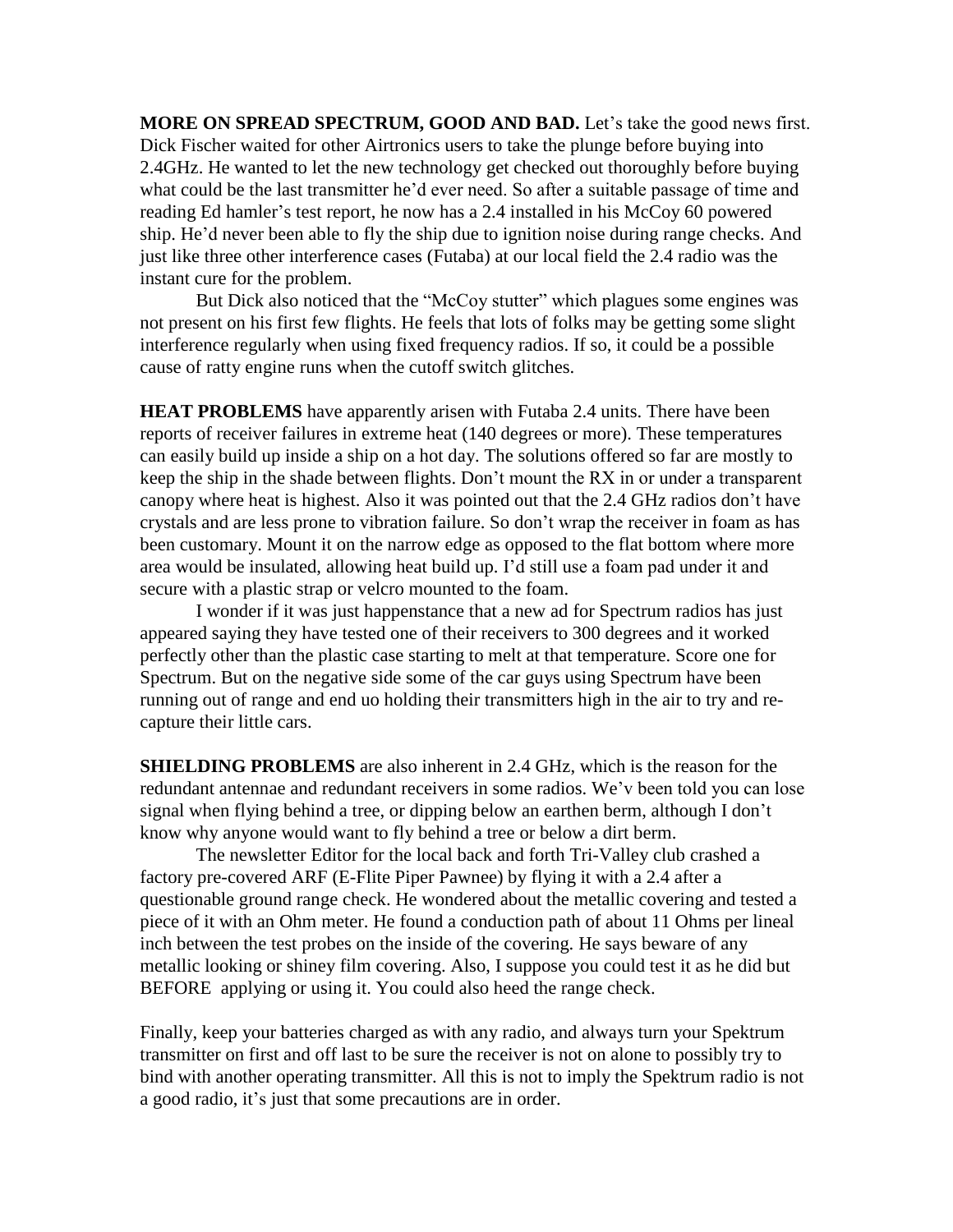

**TANDY WALKER**, our member in Arlington Texas produces some really sanitary TANDY WALKER, our member in Arlington Texas produces some really sanitary<br>looking models and engines. Here's a neat tank support strap he made to add stability to an aftermarket metal tank so he could run methanol in his O&R 23. Those hanging tanks looking models and engines. Here's a neat tank support strap he made to add stability to<br>an aftermarket metal tank so he could run methanol in his O&R 23. Those hanging tanks<br>on O&R's are a nuisance as they often wiggle ar an aftermarket metal tank so he could run methanol in his O&R 23. Those hanging tanks<br>on O&R's are a nuisance as they often wiggle around and come loose. Tandy says he got<br>the idea from Vic Didelot before he passed away.We on O&R's are a nuisance as they often wiggle around and come loose. Tand<br>the idea from Vic Didelot before he passed away.We haven't run an O&R to<br>the series for a long time, so we'll call this one **O&R Tuning Tip** #22.

**ANOTHER TIP** from Tri-Valley Editor Frank George: **Ni-Mh Battery Charging Bulletin:** The latest generation of Nickel Metal Hydride batteries incorporates a new chemistry mandated to be more environmentally friendly. These batteries, when charged with peak detection fast chargers, have tendencies to repeatedly false peak (not fully charge). These include all brands of NiMh batteries. If using NiMh packs be especially cautious when charging making absolutely sure that the battery is fully charged. It is recommended to use a charger that can display total charge current, and note the number of MAh put into a discharged pack.

**OLD TIMER TO ARF PILOT:** "That's a nice looking ship you've got there, where's **OLD TIMER TO ARF PILO**<br>the center of Gravity?"

**ARF PILOT TO OLD TIMER:** "I don't know, this is all there was in the box."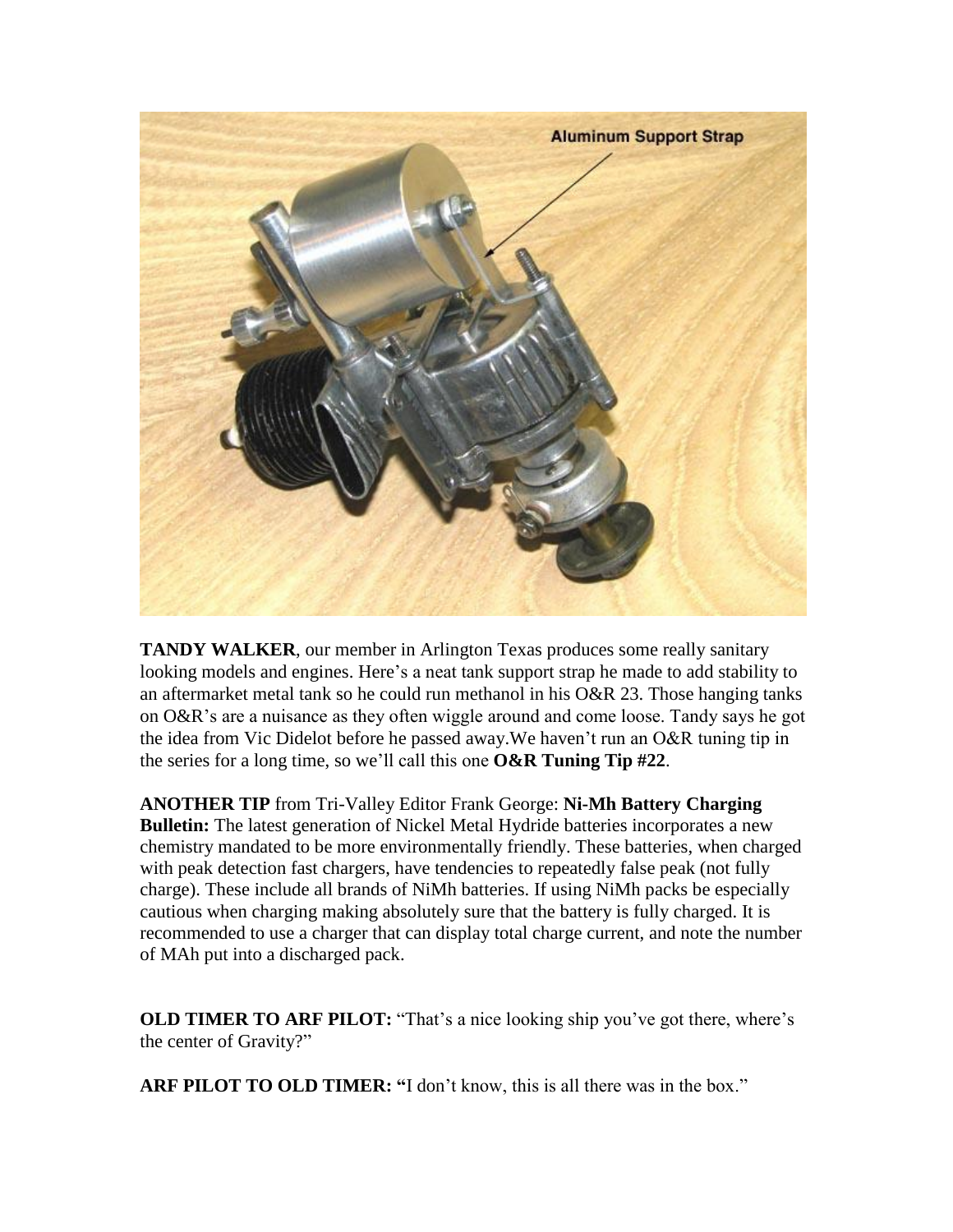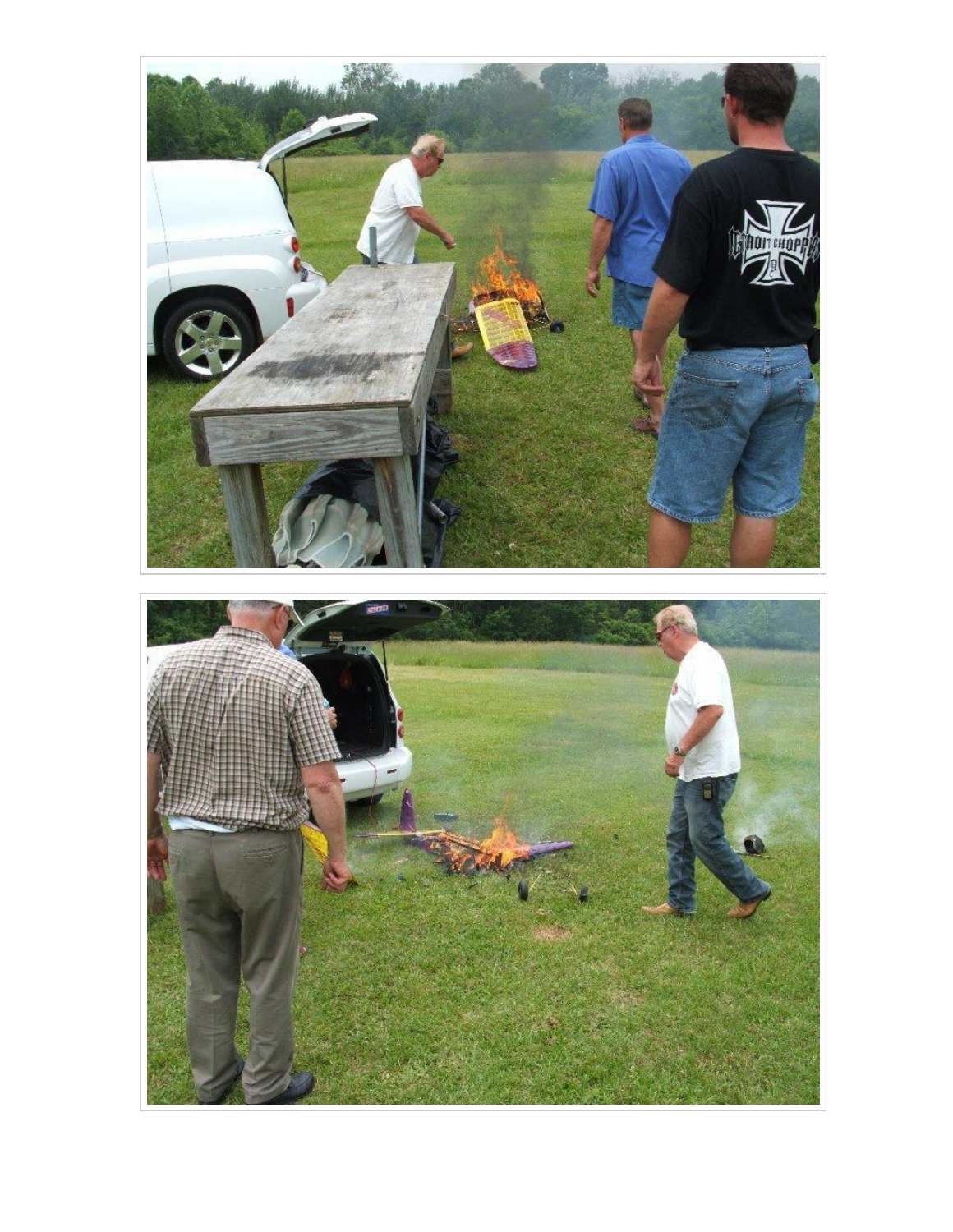**LITHIUM BATTERY FIRE!** Mike Keville, former OT Columnist for Model Aviation sent this picture of the fire that can happen when you charge Lithium batteries and the **LITHIUM BATTERY FIRE!** Mike Keville, former OT Columnist for Model Aviation sent this picture of the fire that can happen when you charge Lithium batteries and the charging procedure goes awry. Sometimes there's an explos sent this picture of the fire that can happen when you charge Lithium batteries and the charging procedure goes awry. Sometimes there's an explosion along with the fire.<br>There's not much of anything useable left which is w There's not much of anything useable left which is why they recommend charging these batteries outside the aircraft. Let's hope the ship wasn't in the car trunk at the start.

**INCIDENTALLY,** Al Gore and friends would like to see larger versions of these batteries in all our automobiles. Those batteries would be too heavy to move outside the car for recharging.

**OUR JIMMY ALLEN CREW,** consisting of Jim Elliott, Jim Bierbauer, Hardy Robinson and Dick Fischer have been trimming their birds at the local field in preparation for an early morning trip over to Taft for the official flights. Deadline for doing this is October 5.

| <b>AUGUST 16</b>       | <b>MECA</b> collecto                   | Garden Grove, CA     |
|------------------------|----------------------------------------|----------------------|
| <b>SEPTEMBER 5-7</b>   | MECA expo                              | Muncie IN            |
| <b>SEPTEMBER 8-12</b>  | <b>SAM Champs</b>                      | Muncie IN            |
| SEPTEMBER 13-14        | NCFFC FF with OTRC added               | Sacramento area      |
| <b>SEPTEMBER 26-28</b> | SAM 27 Crash 'N Bash                   | <b>Schmidt Ranch</b> |
| <b>OCTOBER 5</b>       | Last day for Jimmy Allen               | Worldwide            |
| <b>OCTOBER 25-26</b>   | John Pond Commemorative XXXIII Taft CA |                      |
| <b>NOVEMBER 1-2</b>    | NCFFC FF with OTRC added               | Sacramento area      |
| <b>NOVEMBER 8</b>      | <b>MECA</b> collecto                   | Los Gatos, CA        |
| <b>NOVEMBER 15-16</b>  | <b>SAM 21</b>                          | <b>Schmidt Ranch</b> |
| <b>NOVEMBER 15</b>     | <b>MECA</b> collecto                   | Garden Grove, CA     |

## **REMAINING WESTERN SCHEDULE FOR 2008:**

The whole world is subject to change, so be sure to verify events and dates before wasting gas driving there. Steve Roselle is the Chief Schedule Keeper at  $\cos\phi$  cheerful.com or phone 650-969-1721, or if your problem isn't too complex, your Editor may be able to help.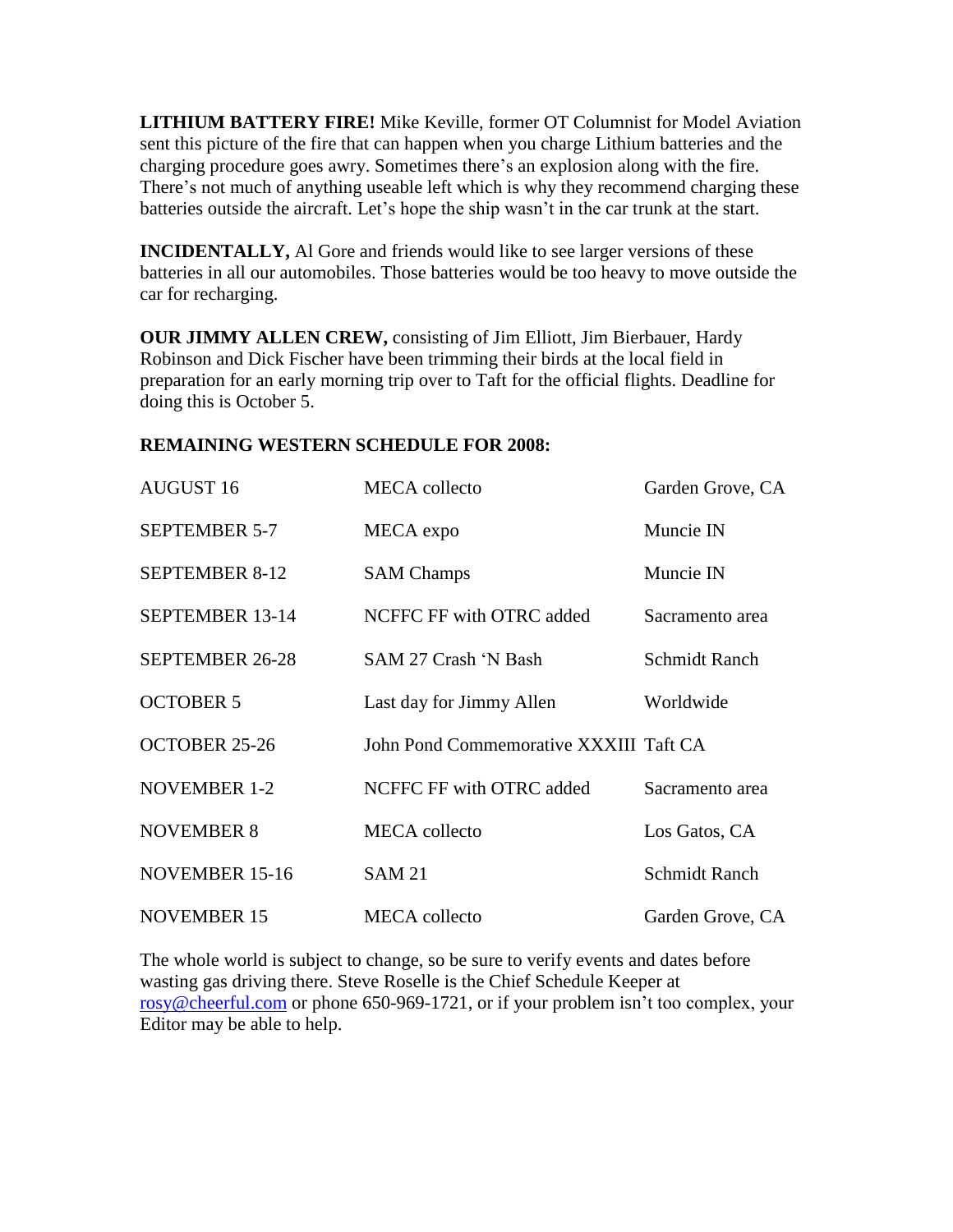ED HAMLER sent some notes that explained something I didn't know about the various wing areas listed for the Lanzo Bomber.

Hi Bob,

Additional thoughts about Bomber wings:

Several years ago two accomplished SAM mathematicians, Tandy Walker and Dan Carpenter, independently calculated nearly identical figures of planform areas for the Bomber wings from the 1980 tracings by Ralph Turner.

I personally adopted my 1206 and 1260 numbers instead of their reported 1207 and 1258 or so because I could remember them by transposing the last two digits. And mine are more accurate than the smaller projected areas often reported on flight cards. Bob Holman cuts kit parts from W. Kaminsky's plans revised April 2005 which lists the areas as 1222.5 and 1240.3 sq. in. These areas may be calculated from the CAD outlines which may not follow the 1980 outlines exactly. Hard to say,I haven't bothered to compare the two. At any rate, other specs of Kaminsky's are incorrect for SAM: both wings list a minimum weight of 70 ounces implying a wing loading range of 8.25 - 8.12 oz./sq. ft. and both wings list a maximum glow of.60 cu .in. which should require a minimum wing area of 1350 sq. in. under current rules. Max glow engines for the full size Bomber should be .54 - .56 cu .in., alt. - std.

I actually have both wings for my Bomber. The alternate wing has removable tips for flat packing and is heavier than the standard wing. I frankly can't tell much, if any, difference in flying characteristics between the two. I expected the alternate wing to turn tighter in thermals but haven't found that to be the case. At 10 ounce wing loading the standard wing version weighs 88 ounces (six pounds rounded) for 48 seconds engine run in Pure Antique and 24 cc fuel for Texaco. The alternate wing at 88 ounces flies at 10.5 ounce wing loading which can be better in windy conditions. Take your pick.

The Bomber is tough to beat as an antique design, regardless of the wing chosen. Having both wings really isn't worth the extra building effort. I still need to cover a new empennage that disassembles for flat packing before I can take the big model on an airliner. I'm still taking only Airborns to Europe. I packed my 810/Spitfire and 292/Cox and Steve Roselle borrowed my 680 electric and 490 with Torp 29 for last month's Euro Champs. Boring. I've got to think of something else to build.

Ed H

**THE FELLOW REGISTERED** the following complaint to the Warden of the State Mental hospital. "I was walking past the hospitals' high board fence when I heard a group in the compound chanting thirteen, thirteen, thirteen. Curious, I found a knothole to peek through. I was poked in the eye with a stick. As I walked away, I heard fourteen, fourteen.<sup>7</sup> through. I was poked in the eye with a stick. As I walked away, I heard fourteen,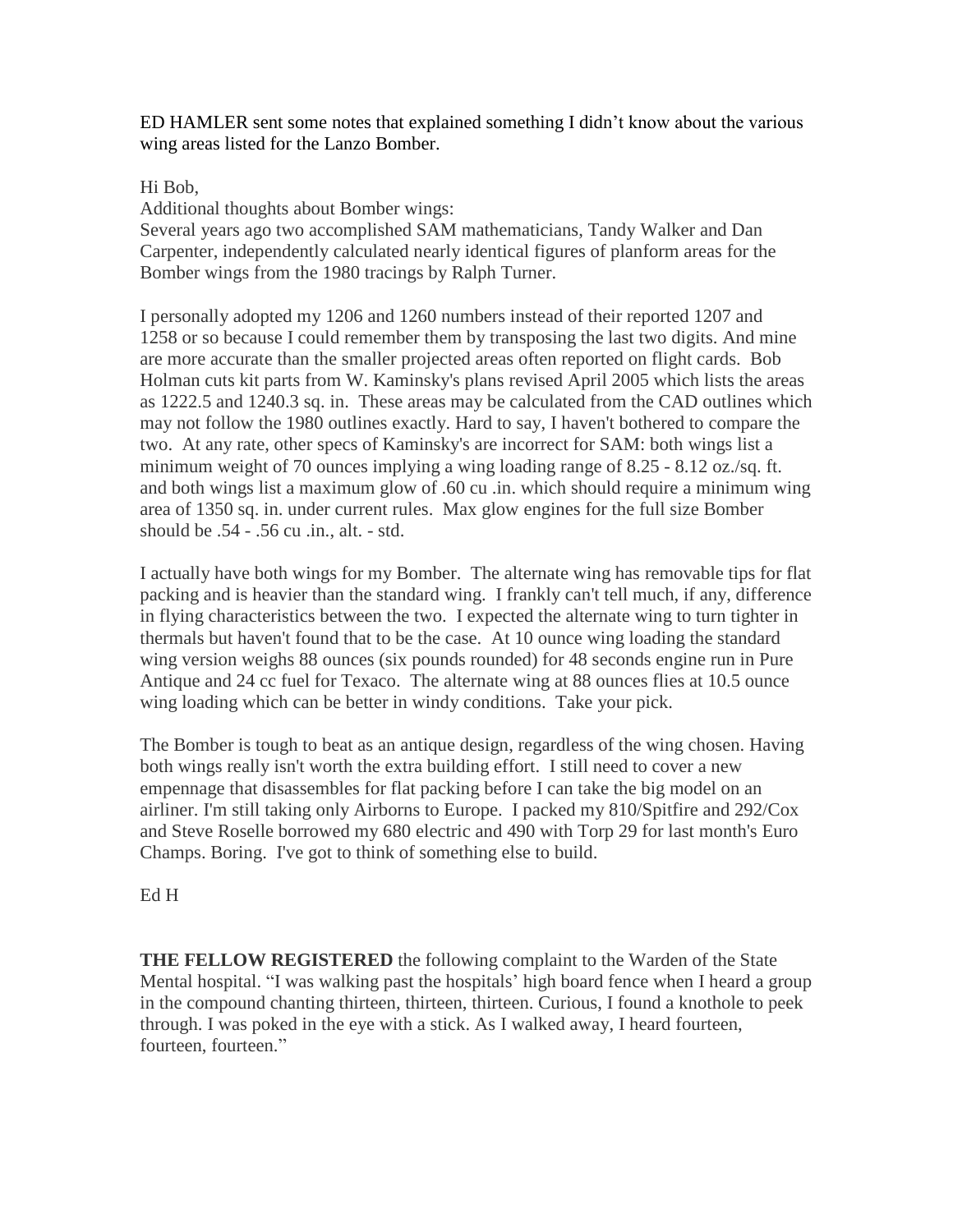

## Sam 30 Contest July 26th and 27th 2008